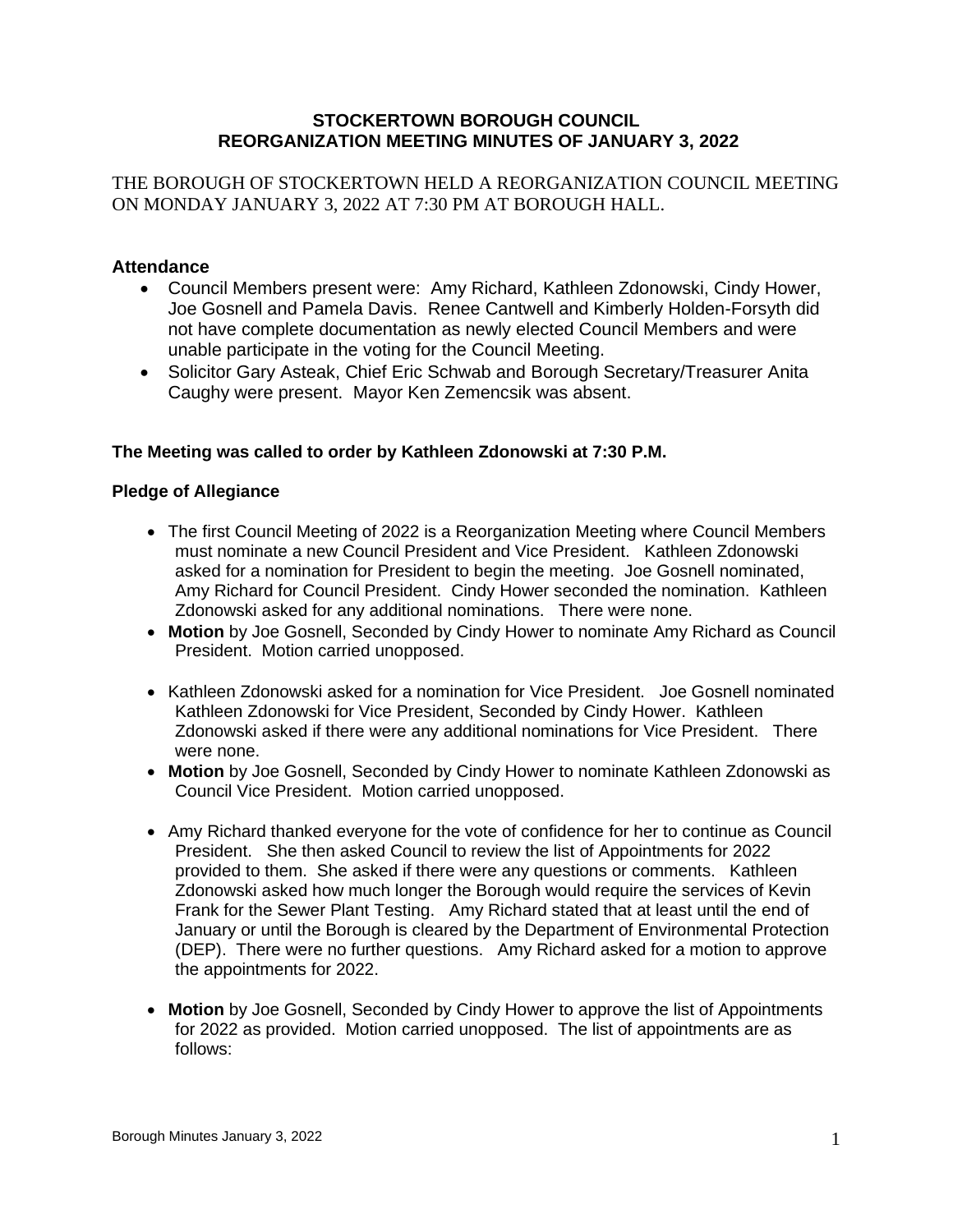## **APPOINTMENTS FOR 2022**

- Anita Caughy as Borough Secretary/Treasurer
- Anita Caughy as Open Records Officer
- Anita Caughy as Interim Tax Collector
- Eric Schwab as Chief of Police
- John Soloe as Zoning Officer
- Kenneth Zemencsik as Director of Public Works
- Amy Richard as Emergency Management Coordinator
- Robin Abbate to Manage and Update Borough Webpage
- Forks Township Fire Company for Stockertown's Fire Protection
- Nazareth Ambulance as Stockertown's Emergency Responder
- Gary Asteak as the Borough Solicitor
- Fees for Service of Asteak Law Firm for 2022
- Hanover Engineers as the Borough Engineer
- Hanover Engineers 2022 Fees for Service
- Hanover Engineers as Sewage Enforcement Officer
- Hanover Engineers 2022 Fees for Services
- SC Engineers as the WWTP Engineer
- Fees for Service of SC Engineers
- Kevin Frank as Wastewater Treatment Operator
- Fees for Service of Kevin Frank at the same rate as 2022
- Bryce Good as Secretary for the Planning Commission
- Katie Santiago as the Vacancy Board Chair
- H.A. Berkheimer as the Tax Collector for Local Services Tax (LST)
- H.A. Berkheimer as the Collector for Delinquent Earned Income Tax (EIT)
- Amy Richard as Tax Collection Commission Delegate
- Kathleen Zdonowski as Tax Collection Commission Delegate Alternate
- Zelenkofske Axelrod, LLC, as the Independent Accountant for Annual Audit purposes
- Jeff Weiss of Zelenkofske Axelrod to proceed with the 2021 Audit
- Deluxe Payroll as the Payroll Provider
- Sean Dooley as the Nazareth Council of Government Delegate
- Joe Gosnell as the Nazareth Council of Government Delegate Alternate
- Rosemarie Wenzelberger as Delegate to the Bushkill Conservancy
- Sean Dooley as Lehigh Valley Economic Development Corp. Local Government Representative
- Sean Dooley Chair of Borough Planning Commission
- Bryce Good, Secretary of Borough Planning Commission
- Kathleen Zdonowski, Borough Planning Commission
- Joe Gosnell, Borough Planning Commission
- Morgan Schafer, Zoning Hearing Board
- Lucienne DiBiase Dooley, Zoning Hearing Board
- Kim Malavolta, Zoning Hearing Board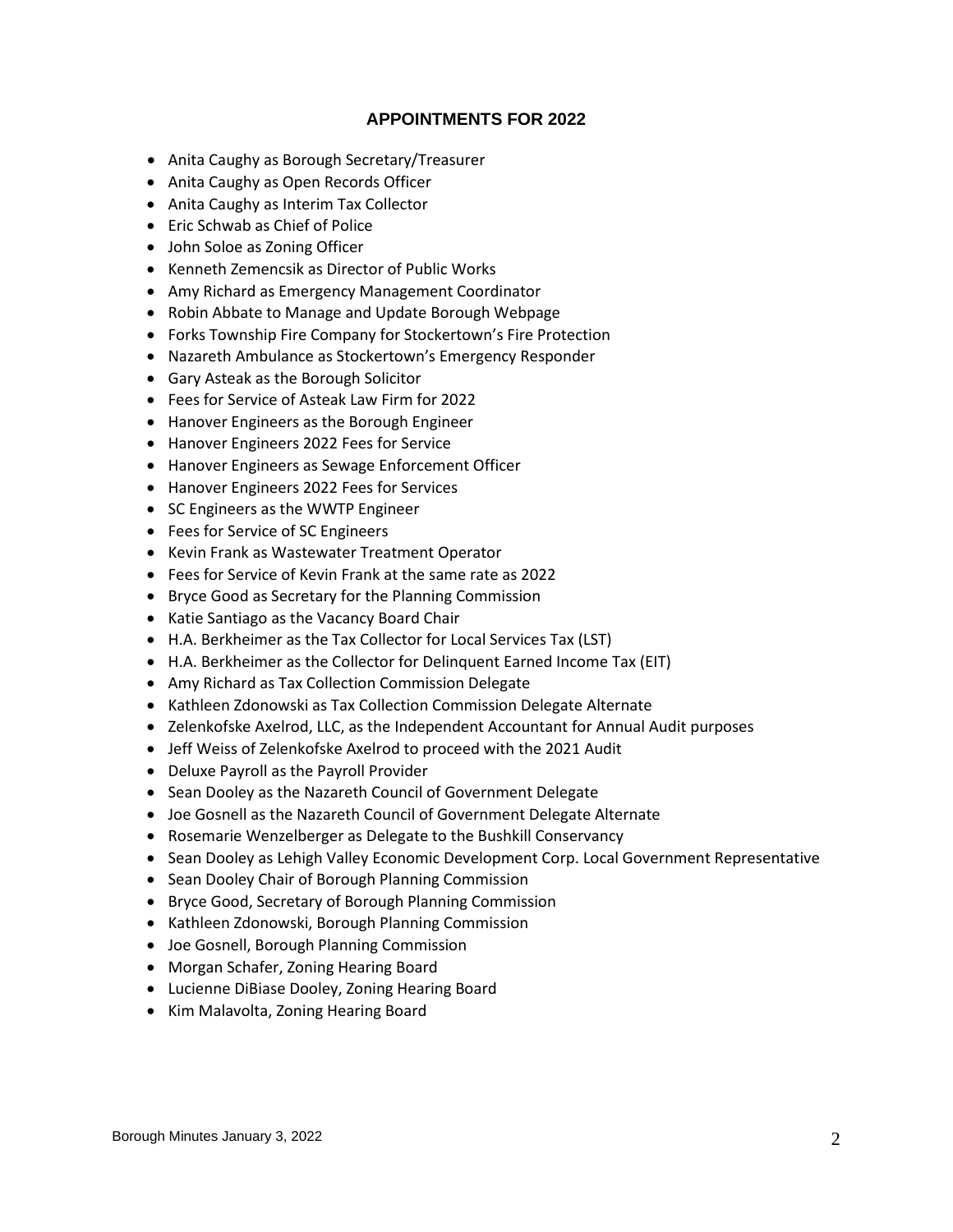#### **Agenda Approval**

- Amy Richard stated that Resolution 2022-1 Terminating the Sewer Connection Moratorium needs to be added to the agenda. She asked for a Motion.
- **Motion** by Joe Gosnell, Seconded by Cindy Hower to add Resolution 2022-1, Resolution Terminating Sewer Connection Moratorium to the agenda. Motion carried unopposed.

## **Public Comment**

- Rosemarie Wenzelberger of Center Street congratulated Pam Davis, Renee Cantwell for retaining their seats on Council and Kimberly Holden-Forsyth for her newly elected position on Council.
- Elizabeth Weber of Lincoln Avenue stated that she has been dealing with the Zoning Officer, John Soloe regarding an apartment above their garage. She inquired as to whether Council would consider adding a Unit of Care to the Borough Ordinances. Amy Richard stated that it was something to definitely take into consideration and that she would make note of it.
- Eric Wenzelberger of Center Street asked whether there was a Planning Commission Meeting. Joe Gosnell stated that there was a meeting to go over the Lehigh Valley Plan. Anita Caughy stated that the meetings are listed on the Borough calendar which can be found in the foyer and also on the Borough's website, which is **Stockertown.org**. When a meeting is cancelled that is noted on the Borough's website calendar.

# **Secretary / Treasurer Report**

- **Motion** by Kathleen Zdonowski, Seconded by Cindy Hower to approve Council Meeting Minutes of December 6, 2021, as written. Motion carried unopposed.
- **Motion** by Kathleen Zdonowski, Seconded by Joe Gosnell to approve accounts payable for the General Fund and Sewer Fund through January 3, 2022. Motion carried unopposed.
- Borough Secretary, Anita Caughy prepared a Pie Chart of the Borough's expenses which was provided to each Council member. Amy Richard explained how the chart was divided by Department wages and expenses to provide transparency to the residents as to where the money is being spent.
- Statements of Financial Interest were distributed to each Council member to be completed and returned to the Borough office.

# **Police**

• Chief Schwab read out the Calls for Service from December 1<sup>st</sup> to December 31<sup>st</sup>, 2021. There was 1 motor vehicle accident; 13 Traffic Summonses; 7 Traffic Warnings; along with miscellaneous calls for a total of 34 calls in December, 2021. The Chief stated that for the year 2021 there were a total of 29 arrests. The total Calls for Service for the full year of 2021 was 1,943.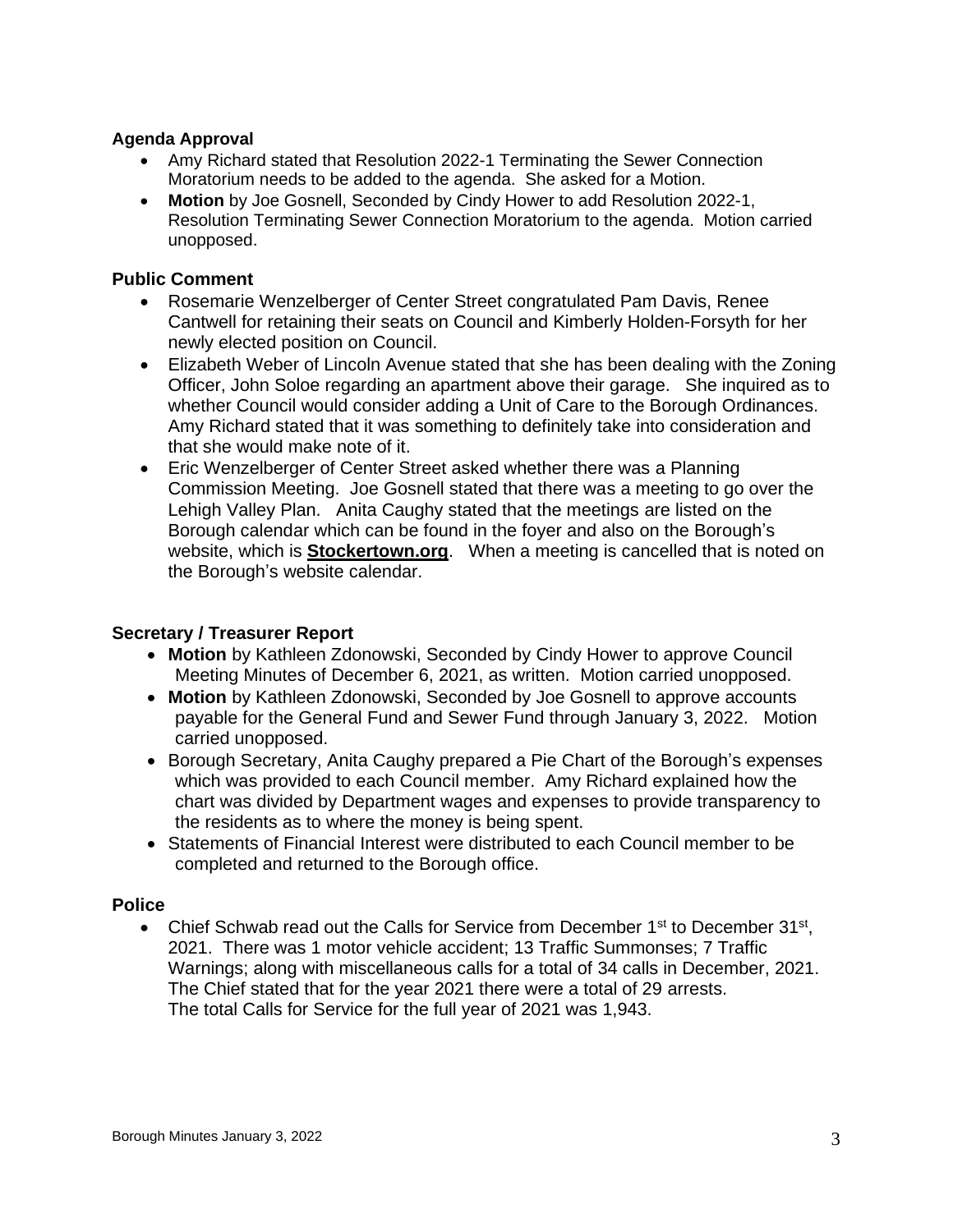### **Solicitor**

- Solicitor Asteak stated that he has prepared a Resolution to terminate the sewer connection moratorium. He reminded Council that in June of 2005, Council had adopted a Sewer Moratorium under Resolution No. 37 due to the fact that the Borough had received a Notice of Violation from the Pennsylvania Department of Environmental Protection for NPDES Permit effluent limit exceedances of ammonianitrogen at the Stockertown Waste Water Treatment Plant. Attorney Asteak stated that the Borough Council has undertaken the project to decommission the current sewer plant and connect the Borough to the Easton Area Sewer Authority which has increased the Borough's sewer capacity. The Borough can now adopt a Resolution that effective immediately will rescind Resolution No. 37 and the temporary moratorium on new sewer connections will be terminated. The Borough is now ready to accept new applications for sewer connections in accordance with the Borough Ordinances and Resolutions which are in effect pertaining to connections. Amy Richard asked for a Motion to adopt Resolution 2022-1.
- **Motion** by Kathleen Zdonowski, Seconded by Joe Gosnell to adopt **Resolution 2022-1 – Resolution Terminating Sewer Connection Moratorium.** This Resolution immediately rescinds Resolution No. 37 and the moratorium upon new sewer connections is terminated. Motion carried unopposed.

## **Agenda**

• Amy Richard stated that everyone has a copy of a letter from Entech Engineering stating that they have made a donation to Northampton County SPCA on behalf of the Borough as their holiday tradition. Ms. Richard stated that she would get a letter of appreciation out to them.

# **Council Comments**

- There were no Council Comments
- Amy Richard informed everyone that there would be an executive session for a legal matter and personnel issues. She stated there would possibly be additional business.
- **Motion** by Cindy Hower, Seconded by Joe Gosnell to enter into Executive Session as 7:48 PM. Motion carried unopposed.
- **Motion** by Joe Gosnell, Seconded by Pam Davis to exit executive session and enter back into regular session at 8:10 PM. Motion carried unopposed.
- **Motion** by Pam Davis, Seconded by Joe Gosnell to continue to pay Chief Schwab for Covid pay under Act 17 of the Heart and Lung Act. Motion carried unopposed.